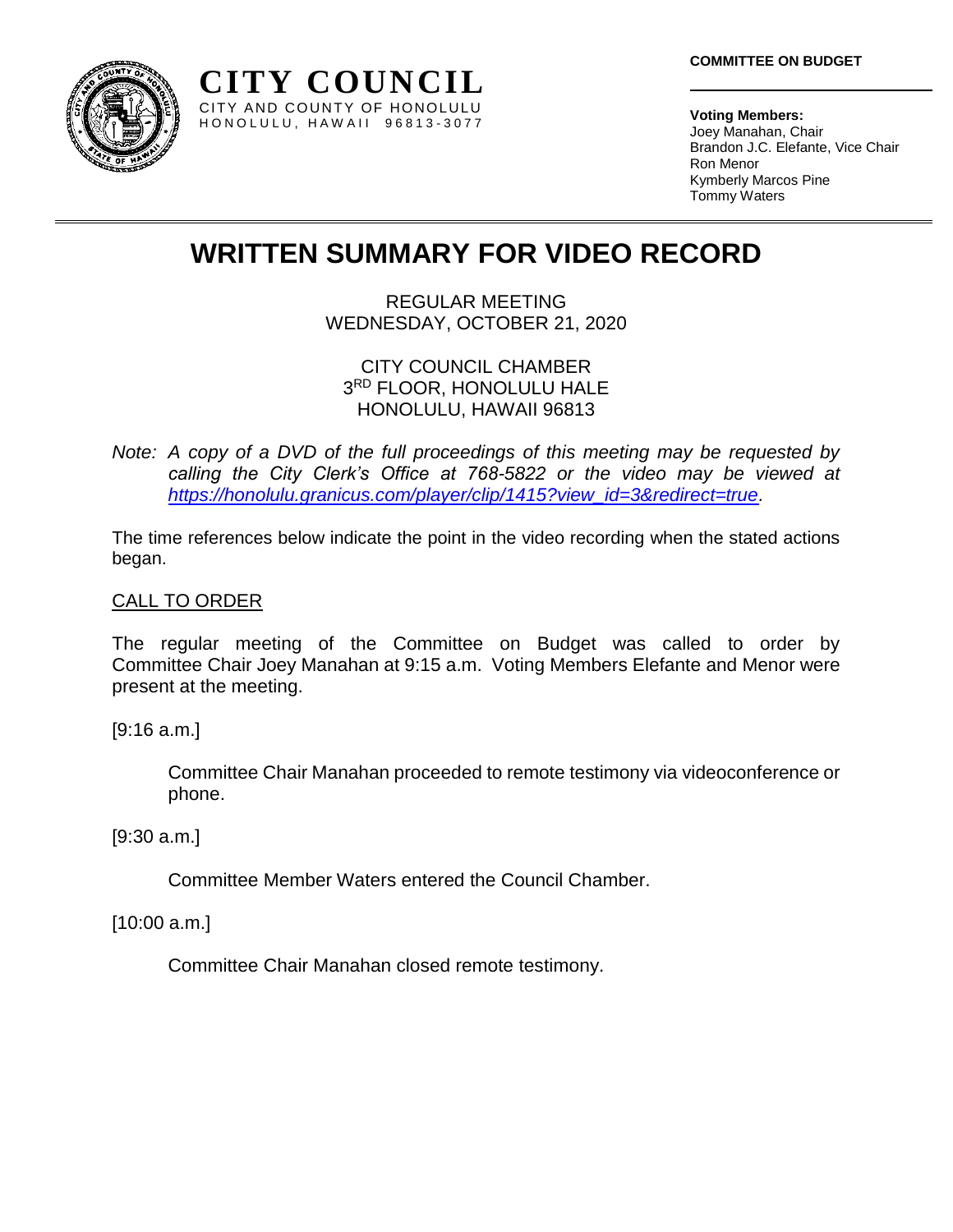# **ORDER OF BUSINESS**

FOR ACTION

[10:00 a.m.]

## 1. RESOLUTION 20-263 – COMMITTEE REPORT 253

CITY POLICIES AND PRIORITIES FOR THE USE OF THE GRANTS IN AID FUND.Establishing City policies and priorities for the use of the Grants in Aid Fund.

[10:02 a.m.]

Committee Member Pine entered the meeting via videoconference.

[10:04 a.m.]

Resolution 20-263 amended to CD1 (OCS2020-1065/10/20/2020 2:36 PM) and reported out for adoption.

AYES: ELEFANTE, MANAHAN, MENOR, PINE, WATERS – 5. NOES: None.

[10:05 a.m.]

## 2. BILL 65 (2020) – COMMITTEE REPORT 249

OFFICE OF CLIMATE CHANGE, SUSTAINABILITY AND RESILIENCY. Codifying the duties and responsibilities of the Resilience Office and ensuring that the City meets its climate change and sustainability goals and objectives, consistent with Section 6-107 of the Revised Charter of Honolulu, state law, and the Paris climate agreement, and equitably builds resilience within Oahu's communities.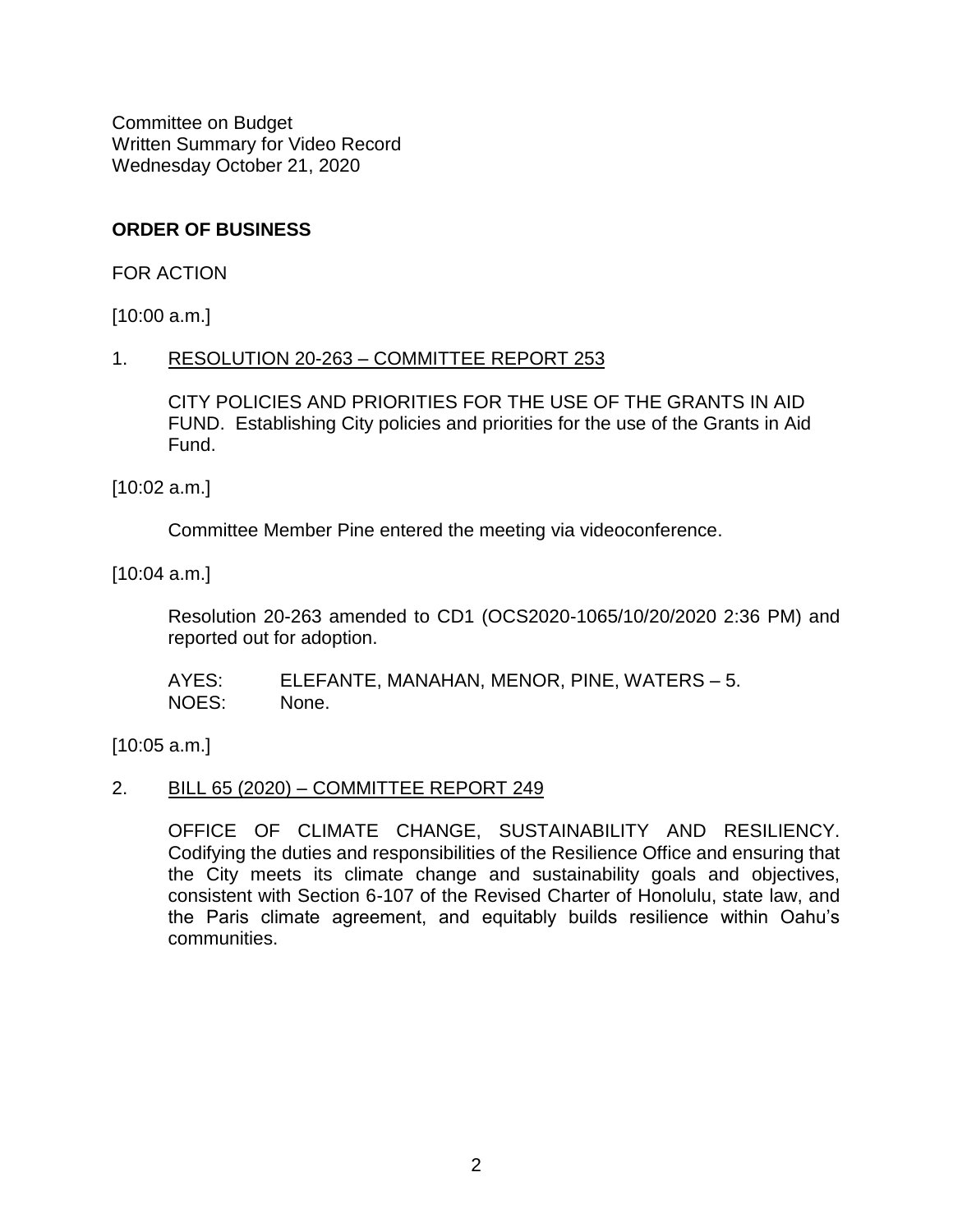[10:30 a.m.]

Bill 65 (2020) amended to CD1 (OCS2020-1038/10/14/2020 3:43 PM) and reported out for passage on second reading and scheduling of a public hearing.

AYES: ELEFANTE, MANAHAN, MENOR, PINE, WATERS – 5. NOES: None.

[10:31 a.m.]

Councilmember Texeira entered the Council Chamber. Committee Member Menor exited the Council Chamber.

#### [10:32 a.m.]

#### 3. BILL 71 (2020) – COMMITTEE REPORT 250

AMENDING ORDINANCE NO. 18-39. Updating and amending Ordinance 18-39, as amended by Ordinance 19-25, regarding the limitations on the City Subsidy to the capital cost of the Honolulu Rail Transit Project.

[10:33 a.m.]

Committee Member Menor entered the Council Chamber. Committee Member Elefante exited the Council Chamber.

[10:35 a.m.]

Committee Member Elefante entered the Council Chamber.

[10:55 a.m.]

Councilmember Texeira exited the Council Chamber.

## [11:00 a.m.]

Councilmember Texeira entered the Council Chamber.

[11:22 a.m.]

Councilmember Texeira exited the Council Chamber.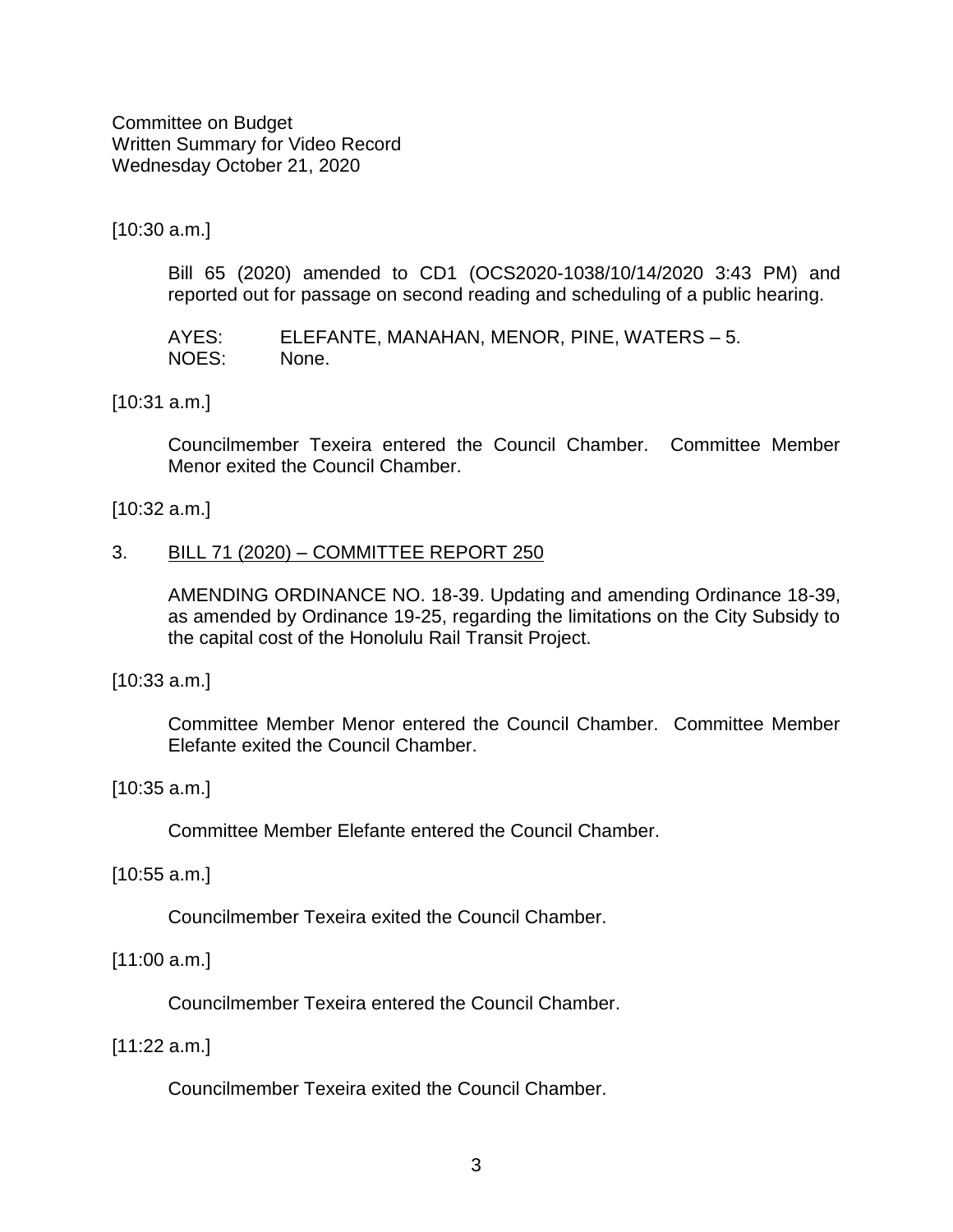[11:31 a.m.]

Councilmember Texeira entered the Council Chamber.

[11:30 a.m.]

Bill 71 (2020) amended to CD1 (OCS2020-1045/10/15/2020 1:36 PM).

| AYES: | ELEFANTE, MANAHAN, MENOR, PINE, WATERS – 5. |
|-------|---------------------------------------------|
| NOES: | None.                                       |

[11:32 a.m.]

Bill 71 (2020), CD1 reported out for passage on second reading and scheduling of a public hearing.

| AYES: | ELEFANTE*, MANAHAN, MENOR*, PINE, WATERS – 5. |
|-------|-----------------------------------------------|
| NOES: | None.                                         |

\*Committee Members Elefante and Menor voted aye with reservations.

[11:32 a.m.]

4. RESOLUTION 20-256 – COMMITTEE REPORT 252

SALE OF FEE SIMPLE INTEREST. Approving the sale of the residential fee simple interest of Parcel 7, 91-1324 Kamahoi Street, within the Ho'akea Subdivision, Ewa, Hawaii, TMK: 9-1-046:007.

[11:35 a.m.]

Resolution 20-256 reported out for adoption.

AYES: ELEFANTE, MANAHAN, MENOR, PINE, WATERS – 5. NOES: None.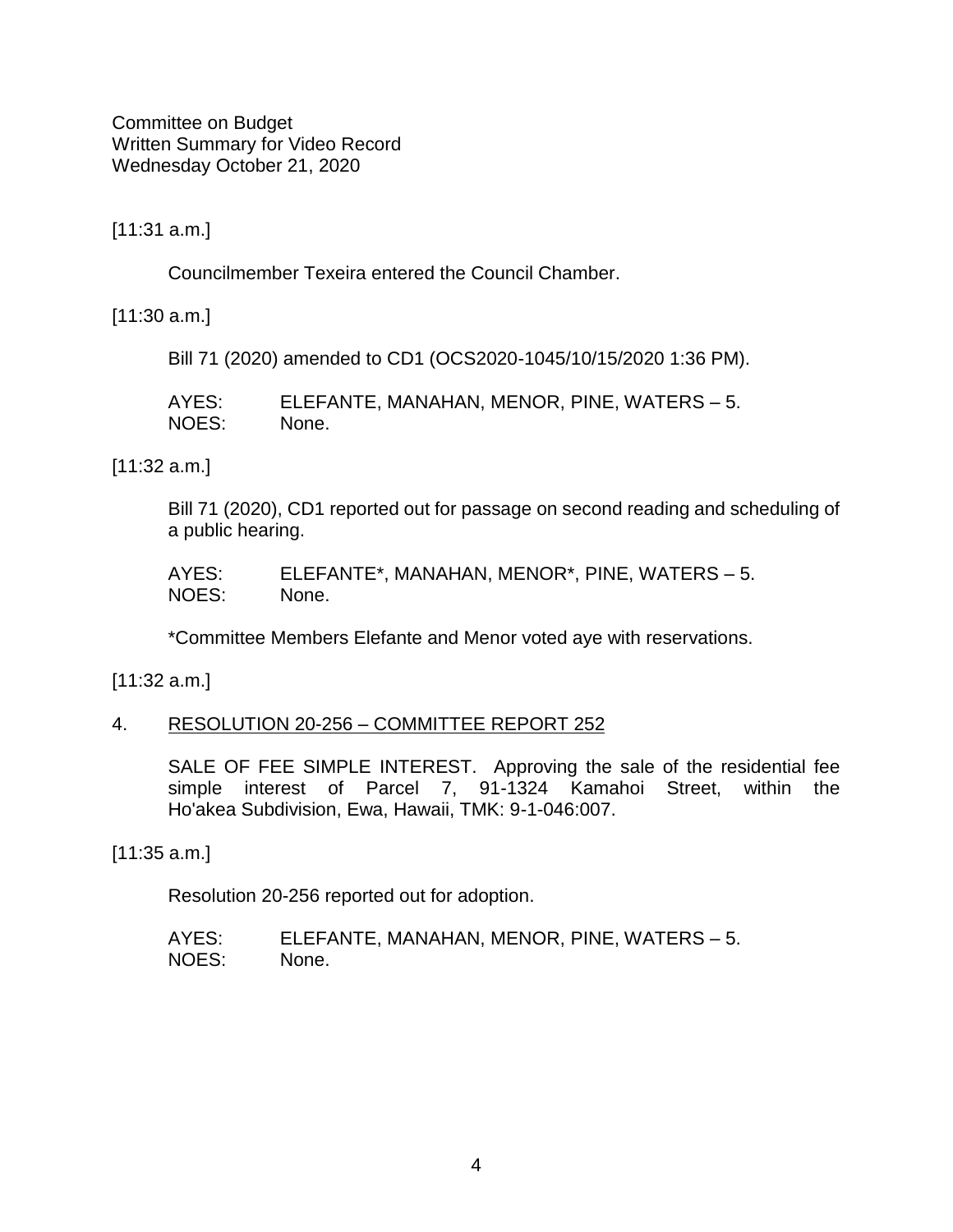[11:36 a.m.]

## 5. BILL 17 (2020) – COMMITTEE REPORT 248

REAL PROPERTY TAXATION. Addressing the real property tax exemption for homes of totally disabled veterans.

[11:38 a.m.]

Bill 17 (2020) amended to CD1 (OCS2020-0977/10/13/2020 1:51 PM) and reported out for passage on third reading.

AYES: ELEFANTE, MANAHAN, MENOR, PINE, WATERS – 5. NOES: None.

[11:38 a.m.]

# 6. BILL 76 (2020) – COMMITTEE REPORT 251

REAL PROPERTY TAXATION.Addressing the taxation of vacant residential properties.

[11:51 a.m.]

Committee Member Pine exited the meeting.

[11:57 a.m.]

Bill 76 (2020) reported out for passage on second reading and scheduling of a public hearing.

AYES: ELEFANTE, MANAHAN, MENOR, WATERS – 4. NOES: None. EXCUSED: PINE – 1.